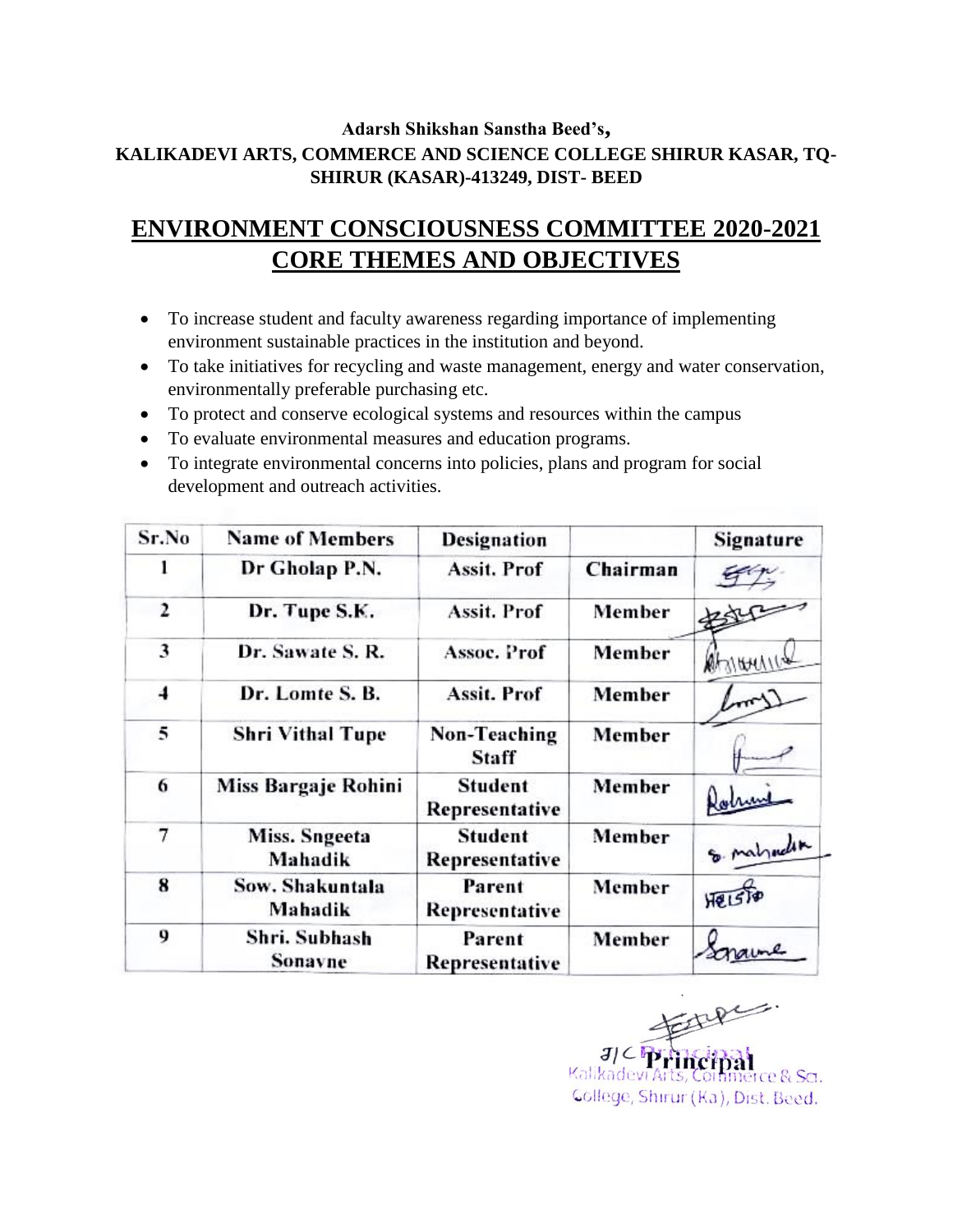### **ADARSH SHIKSHAN SANSTHA, BEED KALIKADEVI ARTS, COMMERCE & SCIENCE COLLEGE, SHIRUR (KA.) TQ. SHIRUR (KA.) DIST. BEED.-413249**

# **Green Campus Policy**

Cultivation of Eco-Friendly Green Campus is a prime motto of our college. Our college belongs to drought prone area. Through different environment friendly practices and education system we jointly promote sustainable and eco-friendly environment in the campus by adopting, practicing and promoting environmental friendly practices among students and staff to generate Eco-consciousness among them and in the world around them The green campus initiatives offers an institution the opportunity to take the lead in redefining the environmental culture of society and develop new pattern for creating sustainable solutions related to environmental, social and economic needs of the mankind.

### **Objectives**

- To bring awareness among the students about the hazards spoiling the environment.
- To help the students understand each individual's responsibility to take an initiative to save the environment.
- To help students take small steps in saving the environment and create awareness amongst public
- To encourage students to keep environment clean.

We try to achieve Green Campus status by making significant progress in different aspects of Environment factors:

- Energy
- Water
- Waste
- Green Campus & Biodiversity

#### **To reduce energy consumption;**

- Activate power management features on your computer and monitor so that it will go into a low power "sleep" mode when you are not working on it.
- Turn off your monitor when you leave your Table.
- Turn off unnecessary lights and use daylight instead.
- Use LED or compact fluorescent bulbs as much as possible
- Switch off lights, fans in conference rooms, classrooms, and lecture halls when they are not in use.
- Energy audit of consumption of electricity in the college is conducted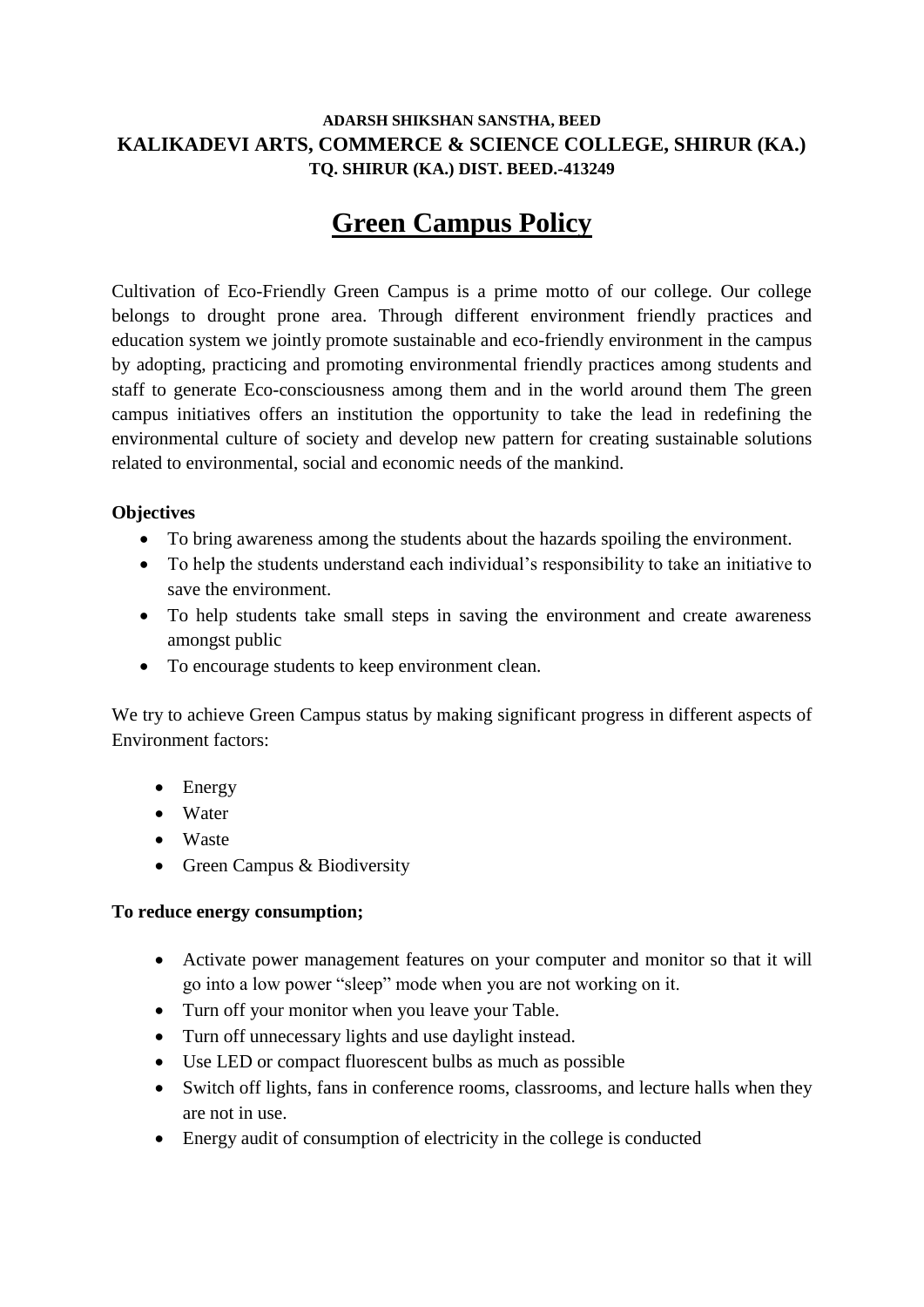#### **Minimize consumption of water.**

- Repair sources of water leakage, such as dripping taps as quickly as possible.
- Encourage use of recycled rainwater and grey water to reduce mains water consumption.
- Reuse the water coming out of RO water purification systems for watering plants.
- Use of an efficient and hygienic water storage mechanism is done to minimize the loss of water during storage.

### **Waste minimization**

- Keep a stock of paper that has been printed on one side and use it for day to day rough paper work
- Minimize the use of fertilizers and pesticides in college grounds, opting for the use of vermi compost produced on site wherever possible.
- Reduce the practice of burning plastic and other materials that emit harmful gas on burning is prevented in the campus.
- Use two types of bins separately for biodegradable and non-biodegradable wastes in the college campus.
- E-waste recycling is done by giving the e- waste material to the dealers hired by the institution.
- Dispose the chemical waste generated from the laboratories in a scientific manner.
- For solid waste management a vehicle from Nagar Panchayat samiti comes on the alternate days for collection of solid waste from college.
- All Departments and classrooms are provided with dustbins for dry wastage disposal.
- Technology is used to a greater extent for communication among the staff and the students rather than paper communication. What's app - class wise groups, Department wise groups, Committee wise groups facilitate E-communication and use of public address systems reduces usage of paper in notices and circulars.

## **Green Campus & Biodiversity**

- The students and staff members are given strict instructions to maintain the campus clean and avoid the use of plastic in campus
- Several posters related to the importance of clean and green environment are displayed on the campus.
- A gardener and full time adequate support staff are appointed for the maintenance of mess free clean and Green Campus.
- College celebrates **"The World Environmental day**" on June 5th every year and by conducting competitions among students and also talks by eminent people to bring awareness.